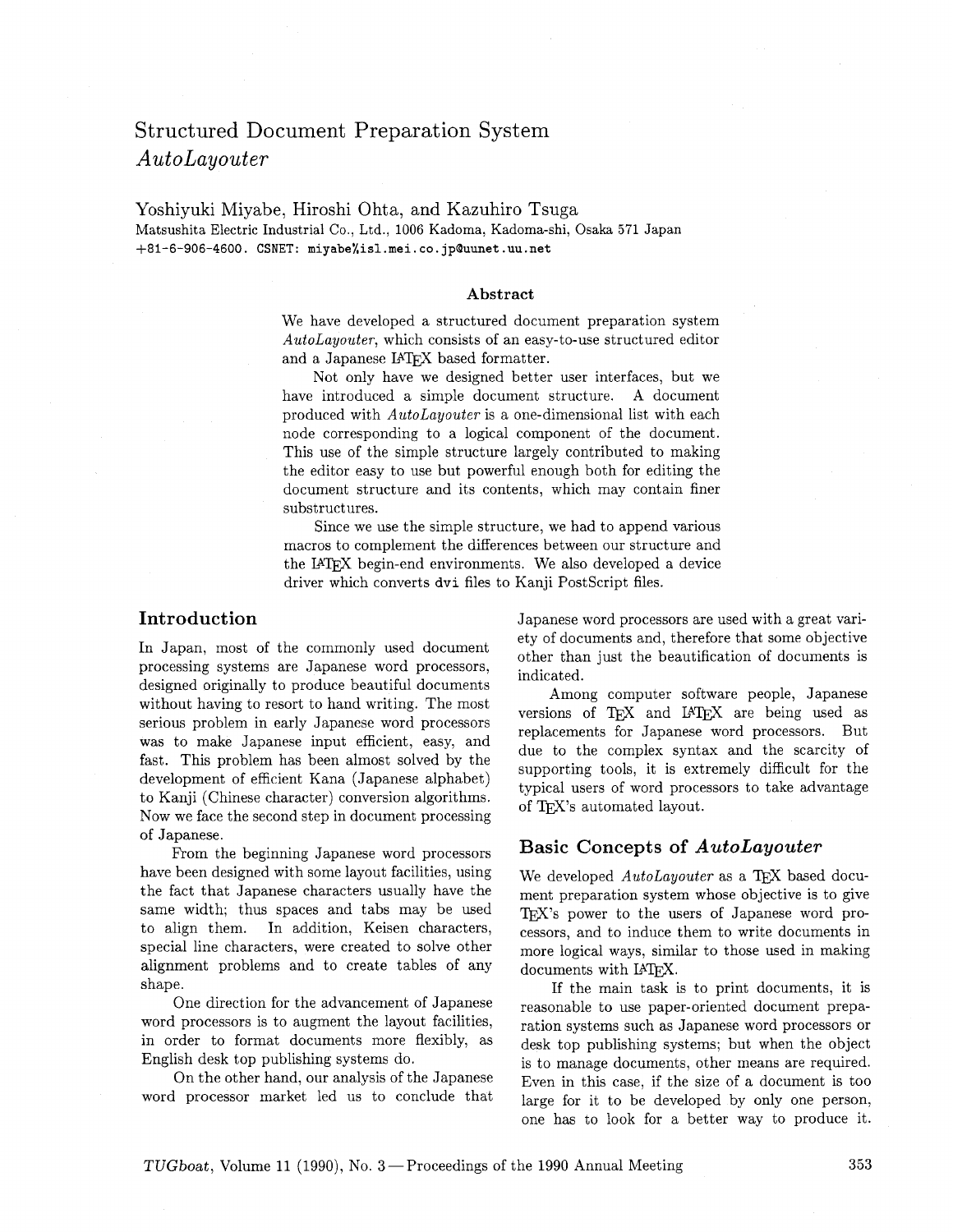Furthermore, when requirements of managing and delivering documents increase, working with such paper-oriented document preparation systems can cause serious problems:

- *Document file contains layout information mixed with text.* In the word processor file, formatting information is mixed in with the text. For instance, special codes are used to specify the size and location of titles. But when manipulating the file in order, for example, to search the contents or reuse them, these codes interfere and must often be removed so that the text can be retrieved.
- *Document file format is formatting system dependent.* When delivering a document to another person to be reworked, file format codes must be compatible for both sender and receiver. Maintaining such compatibility often creates impediments to further development of the system itself.

The *AutoLayouter* project represents an attempt to change the document prepartion style in Japan. We focused first on logical contents of documents, and put layout of the documents aside temporarily.

#### **Architecture**

Figure 1 shows the architecture of *AutoLayouter.* 

We put structured document files in the kernel of the system, and in the near future, we shall develop a document database to manage them. To create the document files, we developed a structured editor. The editor checks the document structure





whenever it is modified, and warns the user of invalid operations. So the document structure is always properly guaranteed.

The structured files are processed by a formatter that uses the Japanese version of IATFX. We also developed various device drivers including a previewer and a PostScript converter for dvi files. The whole system was developed on Panasonic's Unix workstation BE using X Window System.

# **Structured Editor**

**Problem of structure-driven editing.** Mark-up languages such as SGML and IATFX, when used with a typical text editor, have the following advantages:

- *Document portability.* Users may select any text editor to make documents, so they can edit the documents on any machine.
- *Editing efficiency.* Since mark-ups are natural extensions of the process of inputting the text, users can edit marked-up documents almost as efficiently as normal documents.

Unfortunately, the use of these mark-up systems may result in the creation of documents containing fatal syntax errors. Because the syntax rules are too complicated for many users, error correction may require more time than is reasonable.

Since our aim was to develop *AutoLayouter*  for users of Japanese word processors, rather than for programmers, we developed a structured editor which may be used without any knowledge of markup languages; and, best of all, it never produces syntax errors.

Two kinds of structured editors may be considered:

- *Hypertext type.* This type displays the document structure and the document contents in separate windows. So the editor normally consists of two parts, one of which handles the tree structure of the document while the other is concerned with the text contents of each tree node. Although one can view the document structure easily, it is difficult to read the contents of the entire document smoothly.
- *Tag embedded type.* Roughly speaking, this type extends the character set to include mark-up tags which specify the document structure. Usually all the tags look similar, which makes it difficult to distinguish an important tag from unimportant ones. To solve this problem, some systems use different fonts for contents with different structures or they align the important tags outside the text field.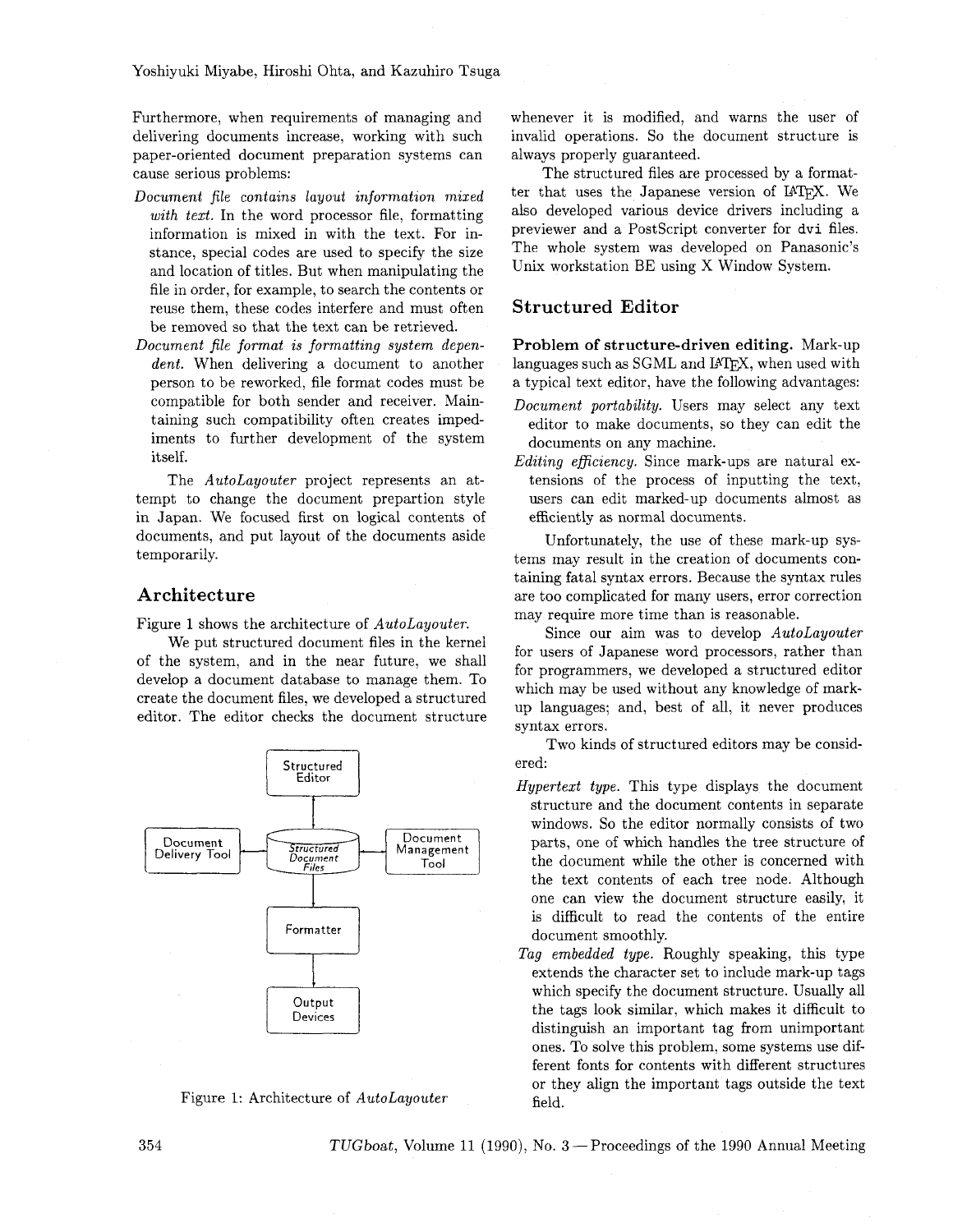

Figure 2: Snapshot of editor screen (in Japanese)

**Document structure.** We first designed a framework of document structures. We took the approach that the document structure provides ways to view the contents; and that different views may make it possible to perform appropriate processing. One view may show the logical or semantic structure of the document, and another its layout structure. These two structures must be distinct. Tne next design requirement is that the document structure should be simple enough to be understood by users of Japanese word processors.

Based on these initial ideas, we made a hierarchy of document structures as follows:

- **1)** Logical structures indicate the semantics of the text. That is, logical structures may be used not only in formatting the document but searching its contents from a database and translating between different documents. The editor displays logical structures as iconic labels, outside the text field.
- **2)** Structures specifying layout information only, such as indentation or font changes, may be embedded in the text as mark-ups. We modified a text editor so that it can handle these markups as normal characters. .
- **3)** Footnotes and references are exceptional logical structures embedded in text, but should be distinguished from the layout structures.

Snapshots of the editor screen are shown in Figure 2 and Figure **3.** 



Figure **3:** Snapshot of editor screen (in English)

|  |  |  |  | Table 1: Logical structure component attributes |  |
|--|--|--|--|-------------------------------------------------|--|
|--|--|--|--|-------------------------------------------------|--|

| Classification | Attributes                                            |
|----------------|-------------------------------------------------------|
| Component Id.  | Label Name                                            |
| Rules          | Max. Occurrences<br>Min. Occurrences<br>Contents Type |
| Display Mode   | Priority Levels<br>Default Lines                      |

**Structure definition.** The structure definition of a document type is quite simple when compared with a full-scale SGML.

An entire document is a one-dimensional list of logical structure components such as title and section, where the logical structure is specified using restricted regular expressions. Each component of the structure has attributes shown in Table **1.**  In the table, Maximum and Minimum occurrences for a component give the restrictions that apply to the regular expressions for components of the structure. Contents type can be text, file name, integer, PostScript, and IATFX.

Substructures, such as layout structure to indicate indentation, font changes, and so on, are specified separately from the logical structure. The substructures are embedded in the contents text of the logical components in mark-up form. Markups for the layout structures have a type that is one of quasi-character, begin-end, and toggle. Quasi-character type inserts layout objects such as skips and arrows. Begin-end type locally replaces a property of the characters between the marks,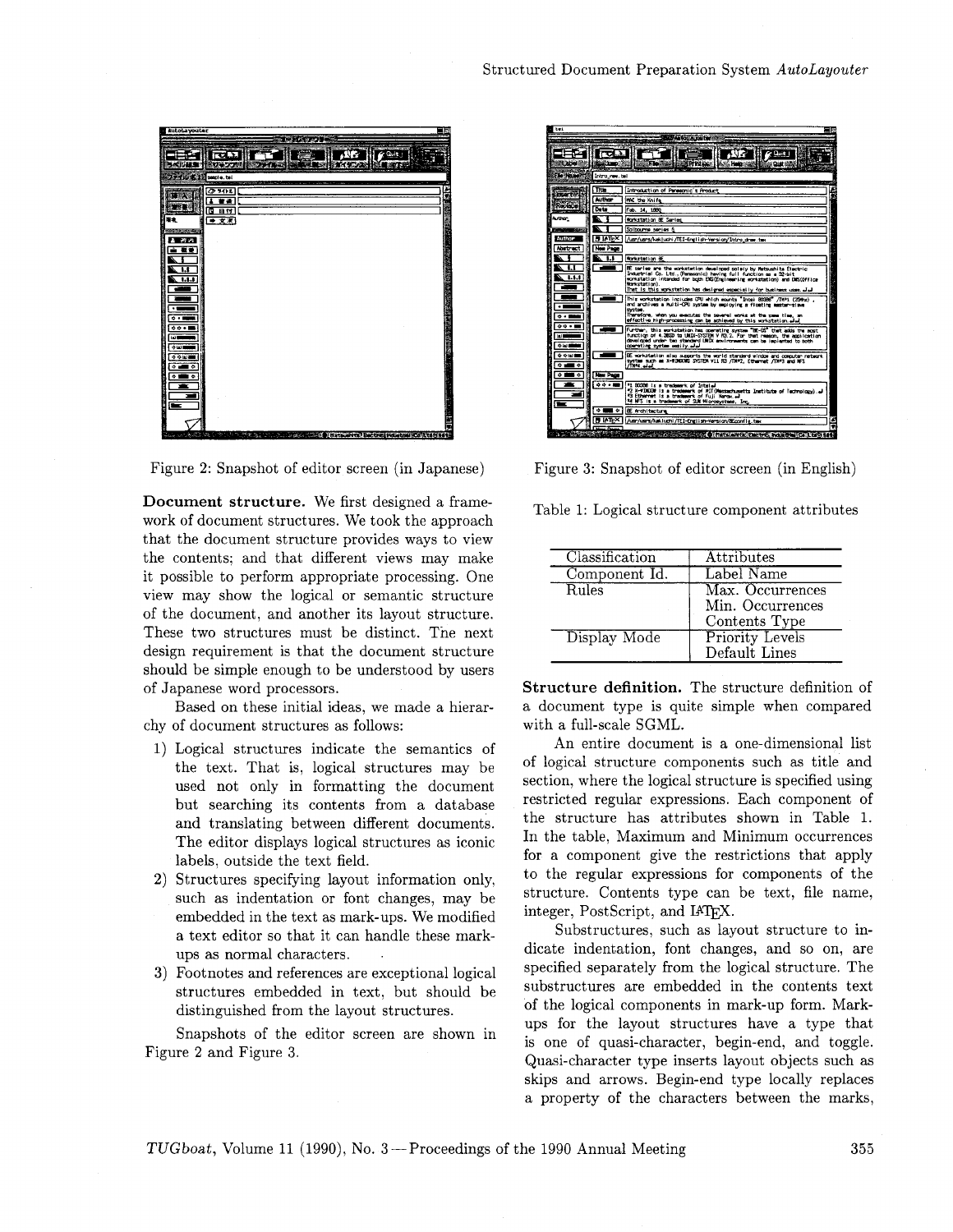and toggle type changes a current property after the mark. Type information for the marks provides the formatter with instructions for recovering from mark-up errors.

**Architecture.** We show the system diagram of the structured editor in Figure 4, components of which are explained in detail below.

- *Structure definition parser.* This parses structure definition files of the specified document type, and generates rules to be used in the structure editor.
- *Structure rule checker.* When the user edits a structure component, the structure editor always asks the structure rule checker if the desired editing operation may produce an illegal structure. If the answer is affirmative, the structure rule checker returns the reason to the structure editor, and the editor displays a panel which explains why the desired operation is rejected.
- *Structure editor.* Each component of the logical structure is displayed as an iconic label outside the text field, corresponding to its text contents. One can edit labels with mouse operations. For instance, to insert a label, the user clicks the insert button on the label panel, and selects the desired label from the label palette. Then the user specifies a label on the editor screen, and the



Figure 4: System diagram of the structured editor

desired label is inserted. This design is similar to that of a hypertext editor, mentioned above.

- *Contents text editor.* The contents text editor is a typical text editor customized using X Window System's text widget. Kana-to-Kanji conversion, which is managed in a front end processor, is performed in a special window, and the converted text is inserted by the text widget. Mark-ups specifying fine structures such as layout structures and references are inserted from a pop-up panel. Editing operations for the mark-ups can be restricted to maintain legal nesting of begin-end type mark-ups.
- *User interface manager.* The editor's menus and panels may be changed to suit the type of document being edited. This is done using the on-line manual, which explains how to use labels and tags of the type of document currently being edited. We parameterized all the menus and panels which depend on the document type, and stored the interface definitions in the definition file. Each time the document type changes, the manager consults the definition file and resets the menus and panels appropriately.

**Features.** Our structured editor supports several editing styles:

- *Top-down editing.* When the editing process consists of filling in the blanks in an existing form, the labels corresponding to the items on the form appear on the screen as default labels. When articles are being edited, the default structures include title, author, date, and abstract. Users may construct any document structure simply by using the mouse to insert or delete labels and to specify the field to which the new ones apply.
- *Bottom-up edzting.* Marking up a document is an example of bottom-up editing. We support replace, merge, and the splitting of labels by selecting these options from a pull down menu. Other useful forms of bottom-up editing involve cutand-paste of text strings.
- *Outline editing.* Outline editing is not really an editing feature, it is more like a different mode for viewing a document. When editing, users may select one of three display modes: normal, one-line, and selective. One-line mode displays only the first line of the text corresponding to each label, which allows the user to scan items thoughout the document. Similarly, selective mode displays only important labels, such as sections, and their contents, where the labels that are important are so designated in the label definition file.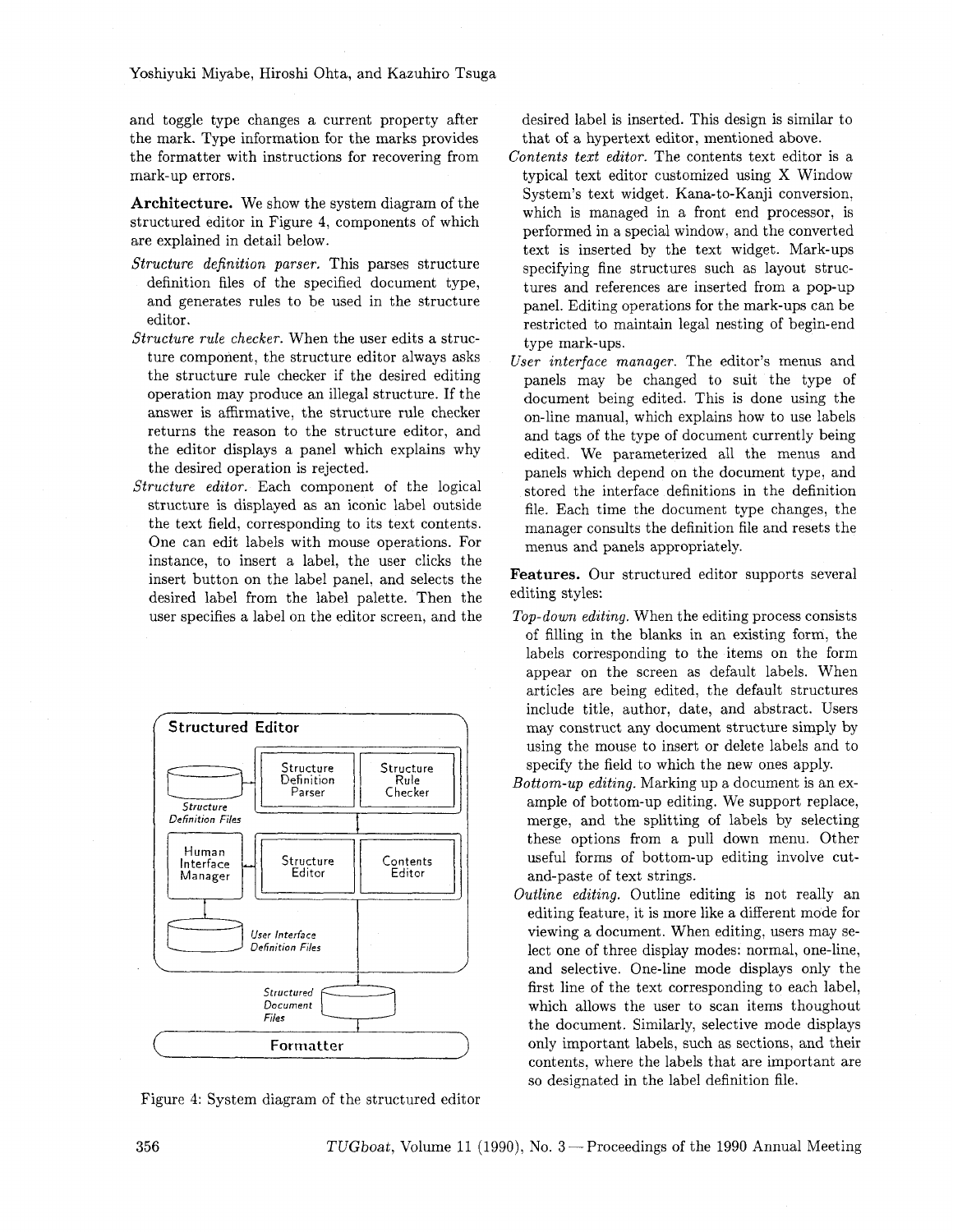

Figure 5: System diagram of the formatter

## **For** matter

Architecture. The system's block diagram of the formatter is shown in Figure *5.* A detailed explanation of the components in the figure is as follows.

Formatting processor. We use the Japanese version of  $IATFX$  as a formatting processor. TFX provides basic language facilities, such as macro definitions, as well as a simple formatting model which recursively constructs component boxes.

I4W appends various parts and environments that are convenient for writing articles, that simplify and speed up the preparation of style files.

Structured document file. The file consists of labels and their text contents as described in the document structure section.

Document file converter. This converter reads the structured document file, and scans each label and its contents. The conversion rules are stored in the conversion rule file of the document type. As described above, each label is converted to its corresponding macro, and its contents become the arguments of the macro. When the conversion is performed, contents are checked to verify that they satisfy the conditions required for their label, for example, kind of text type (text, integer, file name, reserved word, and so on).

Figure 6 shows how the document file converter works. A typical line of the structured document file is

@BTag - Name@DArgument@E

#### Structured Document Preparation System *AutoLayouter*

The document file converter reads the conversion rules written in the conversion table and makes a IATEX file.

Style file. On the basis of the document type, the formatter selects a corresponding style file. On the whole, conversion from logical structure to layout structure is a one-to-one mapping. One exception is represented by sequential restraints involving logical labels such as the requirement that the label "caption" must always be followed by the label "table". In such a case, style parameters will be modified. In order to allow for such conditional layout, we created a function to trace the sequence of input labels.

Device drivers. We developed the following device drivers to output dvi files to screen and printers:

*Preuiewer.* The previewer displays printer images of

the formatted document on a X Window System. Since the physical resolution of the CRT differs greatly from that of current laser printers, we display the characters on the screen using fewer dots, scaling the same font used by the printer. When scaling the font, we maintain the quality of the display font by using an anti-aliasing technique, in which the gray scale of each dot is calculated in accordance with the number of black points in the sampling area of the original

#### @BTag-Name@DArgument@E





Figure 6: Document file converter

TUGboat, Volume 11 (1990), No. **3** -Proceedings of the 1990 Annual Meeting